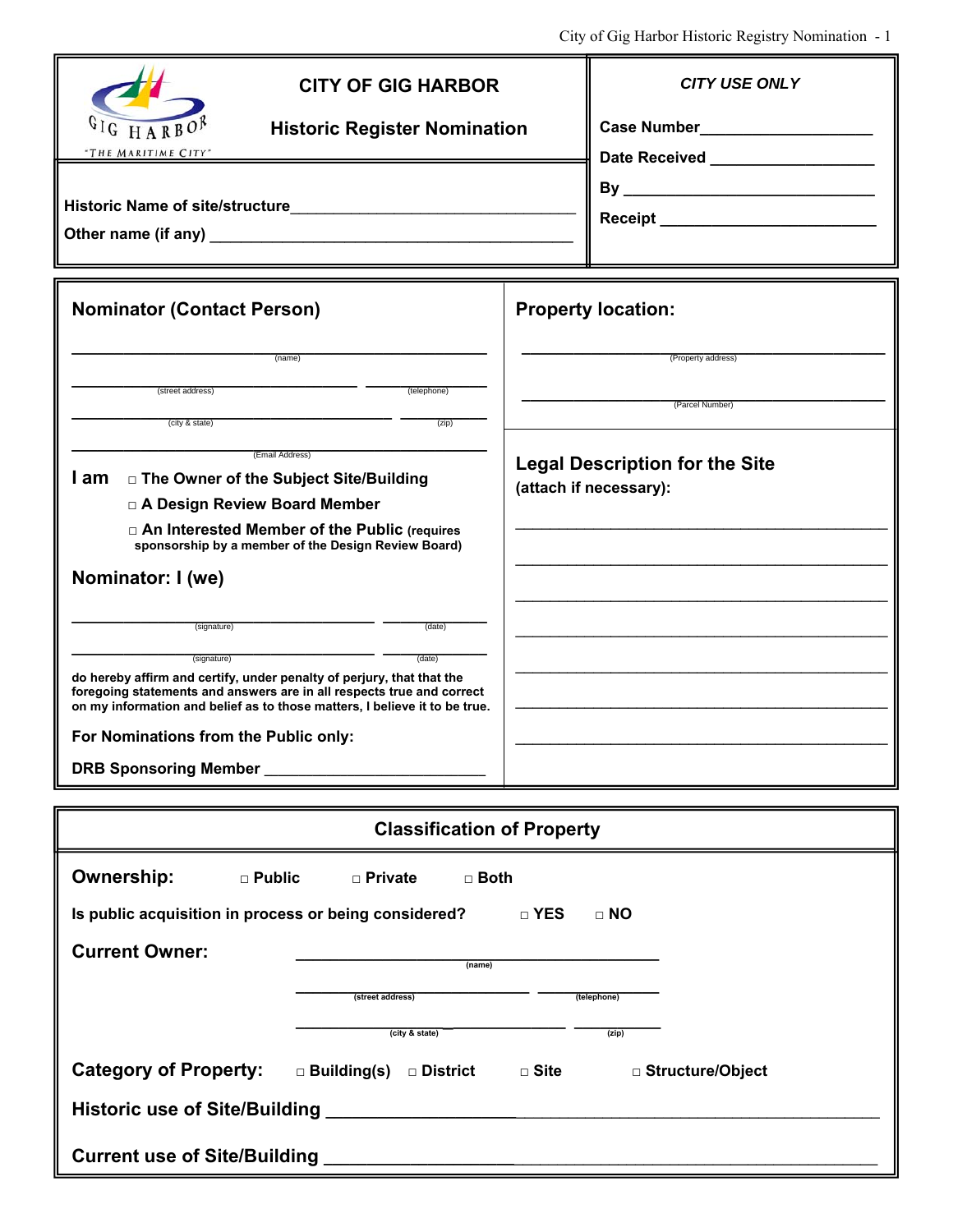| <b>Physical Description (continued)</b>                                 |                                                        |                  |                                 |                                       |  |
|-------------------------------------------------------------------------|--------------------------------------------------------|------------------|---------------------------------|---------------------------------------|--|
| <b>Status:</b>                                                          | □ Occupied                                             | $\square$ Vacant | <b>D</b> Renovation in Progress |                                       |  |
| ADA Accessibility: 0 YES: Restricted 0 1 YES: Unrestricted<br>$\Box$ NO |                                                        |                  |                                 |                                       |  |
| <b>Historic Integrity:</b>                                              |                                                        | $\Box$ Intact    | □ Modified                      |                                       |  |
| <b>Condition:</b> DExcellent                                            |                                                        | $\square$ Good   | $\square$ Fair                  |                                       |  |
|                                                                         | Deteriorated                                           | □ Ruins          | □ Unexposed-Archaeological      |                                       |  |
| Location:                                                               | □ Original Site                                        | □ Moved          | Date Moved: _____________       |                                       |  |
|                                                                         | Describe the original and present physical appearance: |                  |                                 |                                       |  |
|                                                                         |                                                        |                  |                                 |                                       |  |
|                                                                         |                                                        |                  |                                 |                                       |  |
|                                                                         |                                                        |                  |                                 |                                       |  |
|                                                                         |                                                        |                  |                                 |                                       |  |
|                                                                         |                                                        |                  |                                 |                                       |  |
|                                                                         |                                                        |                  |                                 |                                       |  |
|                                                                         |                                                        |                  |                                 |                                       |  |
|                                                                         |                                                        |                  |                                 |                                       |  |
|                                                                         |                                                        |                  |                                 |                                       |  |
|                                                                         |                                                        |                  |                                 | Attach additional sheets if necessary |  |
|                                                                         |                                                        |                  |                                 |                                       |  |
|                                                                         |                                                        |                  |                                 |                                       |  |
|                                                                         |                                                        |                  |                                 |                                       |  |
|                                                                         |                                                        |                  |                                 |                                       |  |
|                                                                         |                                                        |                  |                                 |                                       |  |
|                                                                         |                                                        |                  |                                 |                                       |  |
|                                                                         |                                                        |                  |                                 |                                       |  |
|                                                                         |                                                        |                  |                                 |                                       |  |
|                                                                         |                                                        |                  |                                 | Attach additional sheets if necessary |  |
|                                                                         |                                                        |                  |                                 |                                       |  |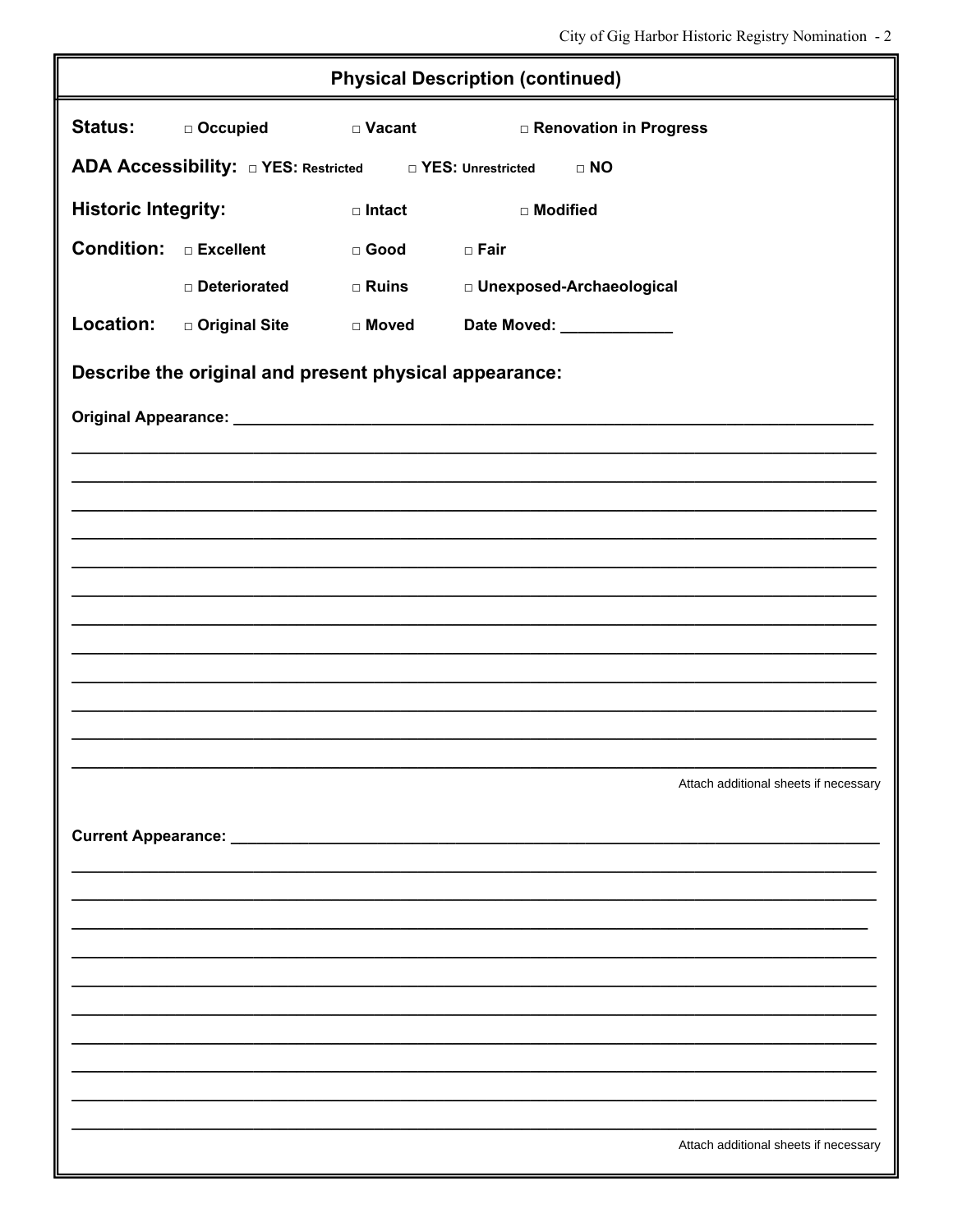City of Gig Harbor Historic Registry Nomination - 3

| <b>Historical Significance</b>                                                                                                                                                                                                               |                                                                                                                                                                                                                  |  |  |  |
|----------------------------------------------------------------------------------------------------------------------------------------------------------------------------------------------------------------------------------------------|------------------------------------------------------------------------------------------------------------------------------------------------------------------------------------------------------------------|--|--|--|
| Period:<br>□ Prehistoric<br>□ 1800-1849<br>□ 1850-1899                                                                                                                                                                                       | □ 1900-1949<br>□ 1950-1999<br>$\Box$ 2000-2050                                                                                                                                                                   |  |  |  |
| Areas of Significance (check all that apply and include category from instructions):                                                                                                                                                         |                                                                                                                                                                                                                  |  |  |  |
| D Archaeology-pre-historic _________________                                                                                                                                                                                                 | $\Box$ Architecture $\Box$                                                                                                                                                                                       |  |  |  |
| □ Engineering _________________________________                                                                                                                                                                                              | □ Archaeology-historic ______________________                                                                                                                                                                    |  |  |  |
| □ Cultural Heritage <u>New York New York New York New York New York New York New York New York New York New York New York New York New York New York New York New York New York New York New York New York New York New York Ne</u>          |                                                                                                                                                                                                                  |  |  |  |
| Historic Categories (check all that apply)                                                                                                                                                                                                   |                                                                                                                                                                                                                  |  |  |  |
| tional, state or local history.                                                                                                                                                                                                              | $\Box$ Is associated with events that have made a significant contribution to the broad patterns of na-                                                                                                          |  |  |  |
| individual distinction.                                                                                                                                                                                                                      | $\Box$ Embodies the distinctive architectural characteristics of a type, period, style, or method of design<br>or construction, or represents a significant and distinguishable entity whose components may lack |  |  |  |
| to the art.                                                                                                                                                                                                                                  | $\Box$ Is an outstanding work of a designer, builder, or architect who has made a substantial contribution                                                                                                       |  |  |  |
| thetic, engineering, or architectural history.                                                                                                                                                                                               | □ Exemplifies or reflects special elements of the City's cultural, special, economic, political, aes-                                                                                                            |  |  |  |
| $\Box$ Is associated with the lives of persons significant in national, state or local history.                                                                                                                                              |                                                                                                                                                                                                                  |  |  |  |
| $\Box$ Has yielded or may be likely to yield important archaeological information related to history or pre-<br>history.                                                                                                                     |                                                                                                                                                                                                                  |  |  |  |
| □ Is a building or structure removed from its original location but which is significant primarily for<br>architectural value, or which is the only surviving structure significantly associated with a historic<br>person or event.         |                                                                                                                                                                                                                  |  |  |  |
| structure or site associated with that person.                                                                                                                                                                                               | $\Box$ Is a birthplace or grave of a historical figure of outstanding importance and is the only surviving                                                                                                       |  |  |  |
| $\Box$ Is a cemetery which derives its primary significance from age, from distinctive design features, or<br>from association with historic events, or cultural patterns.                                                                   |                                                                                                                                                                                                                  |  |  |  |
| nal site.                                                                                                                                                                                                                                    | $\Box$ Is a reconstructed building that has been executed in an historically accurate manner on the origi-                                                                                                       |  |  |  |
| $\Box$ Is a creative and unique example of folk architecture and design created by persons not formally<br>trained in the architectural or design professions, and which does not fit into formal architectural or<br>historical categories. |                                                                                                                                                                                                                  |  |  |  |
| Describe how the site/building contributes to the categories checked above:                                                                                                                                                                  |                                                                                                                                                                                                                  |  |  |  |
|                                                                                                                                                                                                                                              |                                                                                                                                                                                                                  |  |  |  |
|                                                                                                                                                                                                                                              |                                                                                                                                                                                                                  |  |  |  |
|                                                                                                                                                                                                                                              |                                                                                                                                                                                                                  |  |  |  |
|                                                                                                                                                                                                                                              |                                                                                                                                                                                                                  |  |  |  |
|                                                                                                                                                                                                                                              |                                                                                                                                                                                                                  |  |  |  |
|                                                                                                                                                                                                                                              | Attach additional sheets if necessary                                                                                                                                                                            |  |  |  |